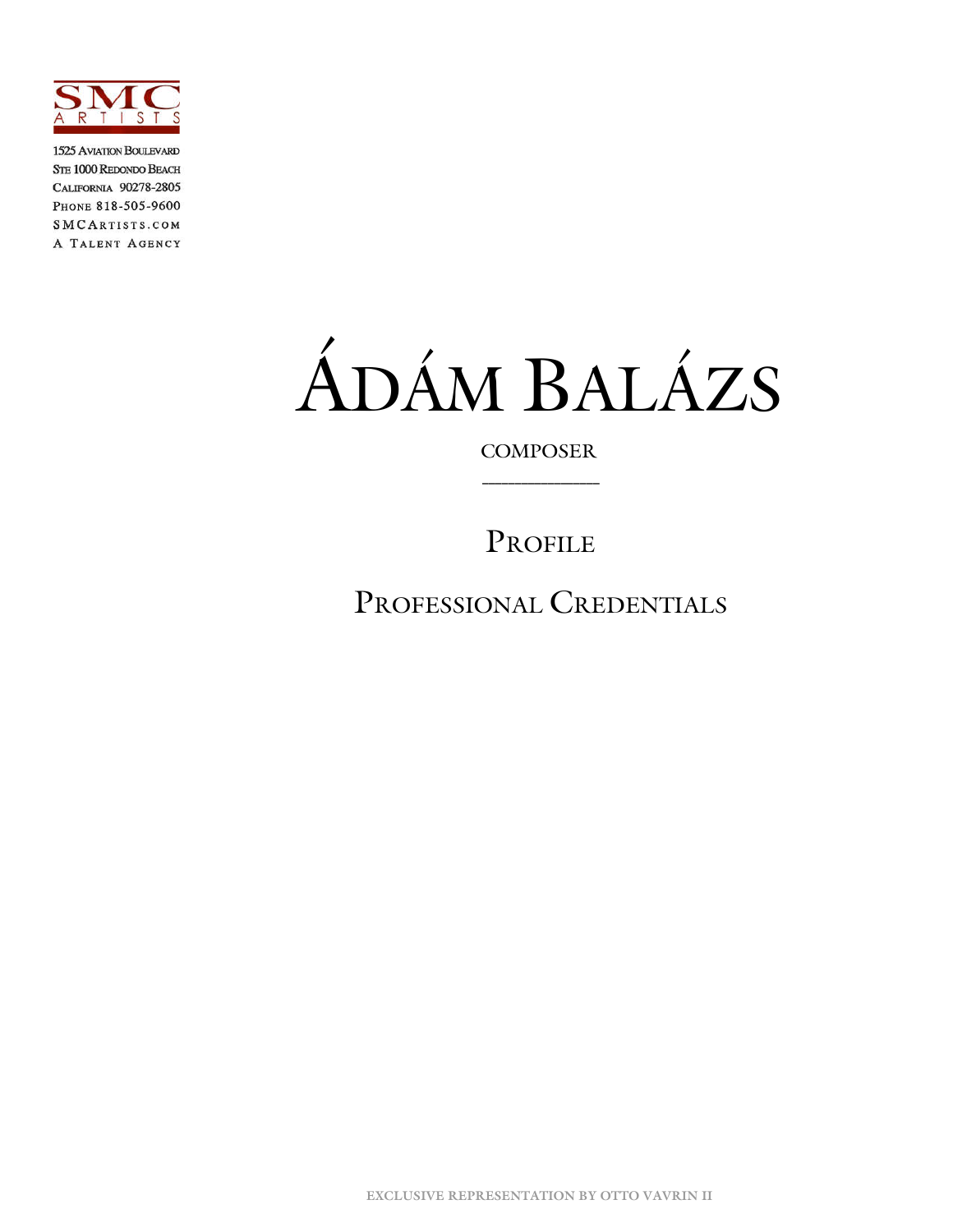

**1525 AVIATION BOULEVARD** STE 1000 REDONDO BEACH CALIFORNIA 90278-2805 PHONE 818-505-9600 SMCARTISTS.COM A TALENT AGENCY

## ÁDÁM BALÁZS



*"I have always been interested in depicting what is not visually present in a scene: the hidden motifs, the incidental, underlying factors and associations. All these things that contribute to the unparalleled magic of the moment make us think in color rather than in black and white."*

Adam's musical voice is derived from his Eastern European background, his classical

training, his expertise in contemporary electronics

and his approach to film scoring that is not afraid of taking chances. And that voice is a part of two very significant films.

In 2018, for the second time in as many years, an Adam Balazs score contributed to an Academy Award-nominated film. *[On Body and Soul](https://www.youtube.com/watch?v=0UE6IU2mhU8) (Teströl és Lélekröl)* (Ildiko Enyedi, dir.) was nominated for "Best Foreign Language Film." When the film





premiered at the 2017 Berlina[le International Film](https://www.youtube.com/watch?v=0UE6IU2mhU8)  Festival, it was awarded 'The Golden Bear' for "Best Film."

In 2017, Adam was honored for his music collaboration on *[Sing](https://www.youtube.com/watch?v=0piiNk_jMrE)* (Kristóf Deák, dir.) that was awarded 'The Oscar' for "Best Live Action Short Film" at the Academy Awards.

A significant honor, Adam is the first Hungarian composer to premiere his work at Carnegie Hall, October 15, 2006, since Béla Bartók premiered his *Concerto for Orchestra*, January 11, 1944. Adam

is also an Adjunct Professor and Lecturer on the art of film scoring at the Franz Liszt Academy of Music, Budapest.

Born in Budapest, Hungary, Adam Balazs began playing the piano at the age of seven. His father, an internationally respected composer, having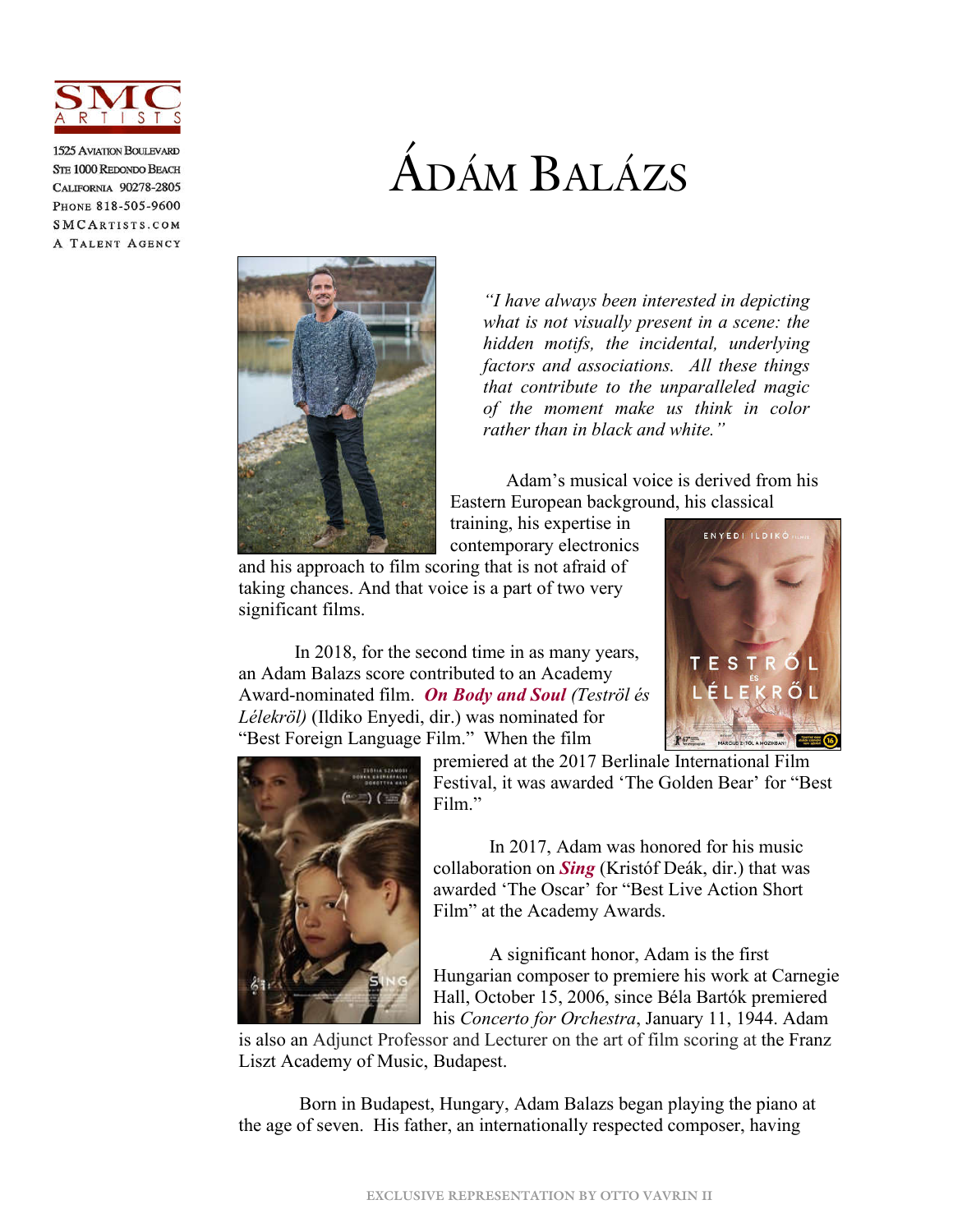

always been in favor of his son's ambitions, introduced Adam to the fundamentals of music composition.

> *"One of my earliest memories is sitting at the piano with my father. He wrote a score to an animation series, and I was in charge of "timing" the music with a stopwatch. Even then, I knew that this job was something really special…"*

At the age of sixteen, Adam decided to pursue his film career professionally and, in turn, completed his musical studies at the Béla Bartók Conservatory of Budapest as a composition major while concurrently, attending the Eötvös Loránd University of Budapest (ELTE) majoring in English.

At 23, he was offered an Adjunct Lecturer position at the Department of American Studies at the ELTE University. It was during this period he pursued doctoral studies in English Renaissance and Baroque Literature. He taught a course entitled "American Jazz: The History of a Cultural, Social and Political Phenomenon," for four semesters. Although his music career as a classical film composer started to bloom in Europe, Adam was determined to become a film composer in the United States.

In 1998, Adam moved to New York to pursue his musical career. Adam's major breakthrough came when he met HBO Vice President, Robert Priday. They developed a close, working relationship and a long-lasting friendship that resulted in over one hundred image spots for Cinemax in the course of just a few years. At the time, Adam had been



responsible for the musical re-designing of the network. Once the rave reviews revealed that the transformation of Cinemax's musical image was significantly due to Adam's fresh and energetic approach, the producers of HBO commissioned him to create the main network's off-channel image, and write music for HBO promotions.



The exposure of Adam's music being featured on television has created a multitude of opportunities and spawned several film projects in which he worked as the composer, producer and arranger. Adam's composing assignments include *Inner Demons (*IFC Midnight*)*; *The Elephant King* (Ellen Burstyn, Jonno Roberts, an Official Selection, Tribeca Film Festival, among numerous others); *Born and Bred (*Warner Brothers*)*; *California Dreaming* (Lea Thompson, David Foley, Patricia Richardson); *El Camino* (Elizabeth Moss, Leo Fitzpatrick); *The Killer Next Door* (Tobin Bell, Billy Dee

Williams); and, *Shock Act* (winner at the Tribeca and Chicago International Film Festivals).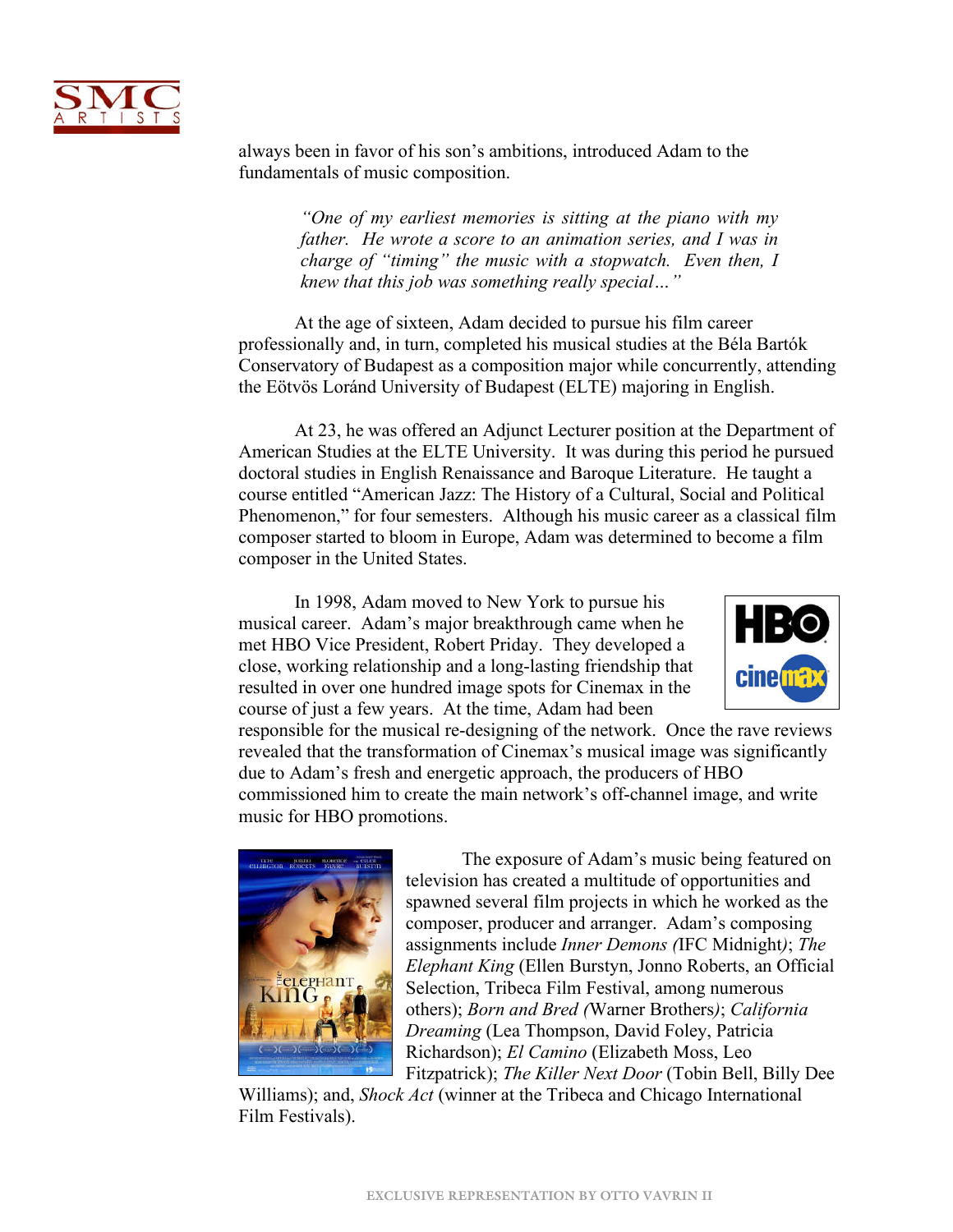

Examples of Adam's wide-ranging versatility can also be heard in *[The Butterfly Effect 3: Revelations](https://www.youtube.com/watch?v=bXni0pAkPzk)* (Seth Grossman, dir./Lionsgate); director Gabor Csupo's



*Bridge to Terabithia* and *The Secret of Moonacre* (Warner Bros. UK); *The Man Who was Thursday* (Balázs Juszt, dir.); and, in *Afterlife* (Virág Zomborácz, dir.), which premiered to international acclaim. Adding to his work in film, he is a composer and music director of HBO



International Programming, where he currently writes for the cable's latest series, *RUXX,* scheduled for the HBO+ premier in Europe, and has scored *In Treatment*

(three seasons, 111 episodes) and the internationally acclaimed, *[Umbre](https://www.youtube.com/watch?v=bDHRZcVPJ8c)* (*Shadows*) (three seasons, 21 episodes).

Even in his traditional orchestral scores, Adam cannot escape the musical flavors that derive from his Eastern European background. In a highly competitive market, it is noteworthy that Adam, a native of Hungary, has access to the best players, conductors, halls and studio professionals working in Hungary.

> *"I love the challenge of time, the fevered, seemingly neverending hours spent with creation. All to consolidate a concept by infusing the images with the sounds of my vision."*

Going beyond traditional film & Television scoring, Adam has also written for the very successful videogame, *[Dragon Age II: Destiny](https://www.youtube.com/watch?v=ok_rcfzRpeU)* (Electronic Arts).

A true recognition of Adam's career came when Ambassador Dr. Gábor Horváth, Consul General of the Republic of Hungary, and the Board of Directors of the *Coordinating Committee for the Commemoration of the 1956 Hungarian Revolution*, asked him to compose a symphonic poem in honor of the 50<sup>th</sup> Anniversary of the Hungarian Revolution. The Philharmonia Orchestra of Yale performed the piece at Carnegie Hall, October 15, 2006, at a benefit concert recognizing this most historic event.



On January 20, 2016, Adam's contemporary dance composition, *[Requiem](https://vimeo.com/153046248)*, premiered with a performance by the Hungarian National Dance Troupe at the MOM Cultural Centre, Budapest. The work is described as having no musical boundaries, yet it is conceptually very homogenous.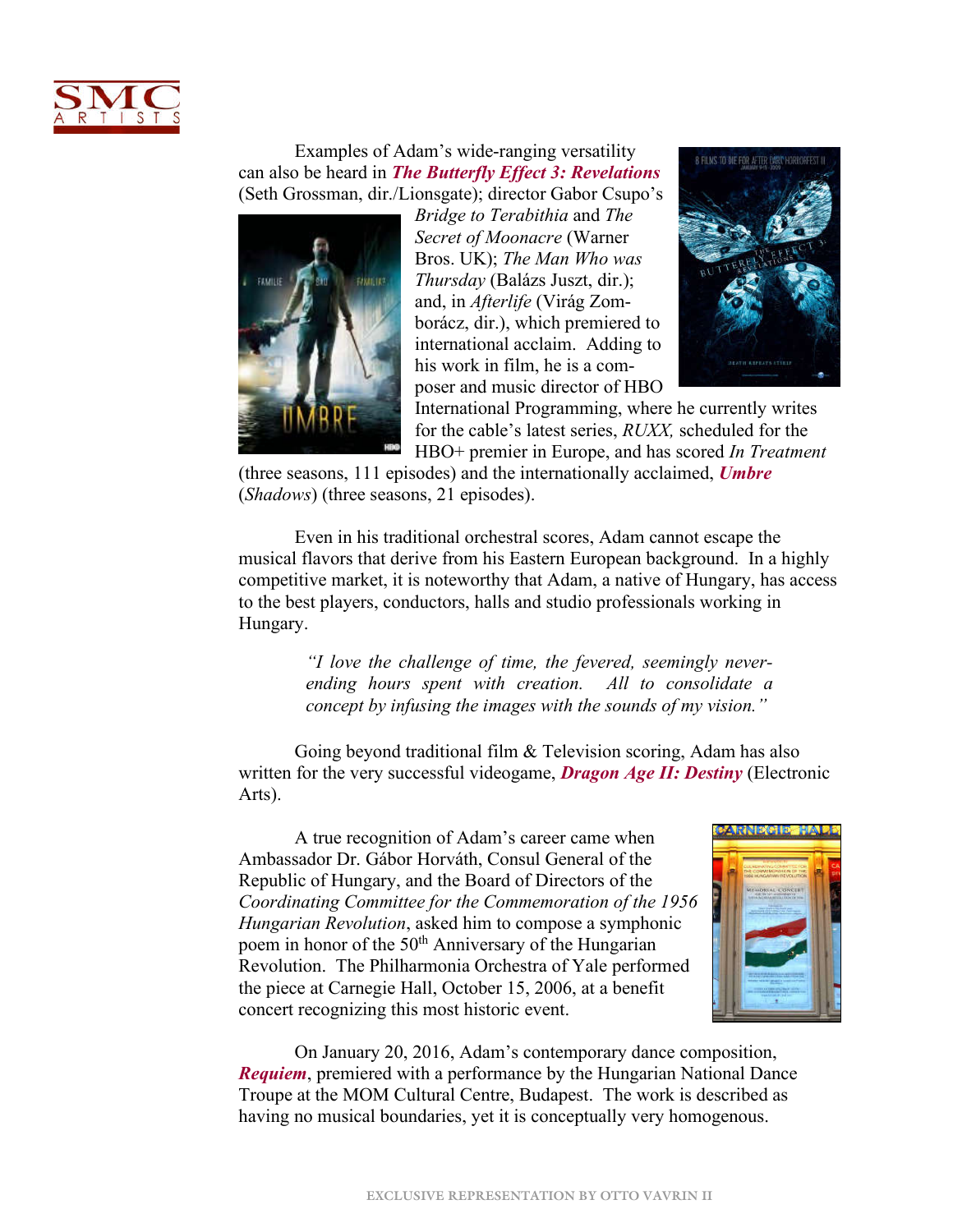



Unlike Mozart (though his was uncompleted) and Verdi, who both had completely different sequential orders of the chapters of *Requiem*, Adam's piece follows the text of the traditional death Mass. A considerable departure for Adam, the work received critical acclaim from both the music and dance cognoscente.

Adam is a resident of Los Angeles, California, and Budapest, Hungary.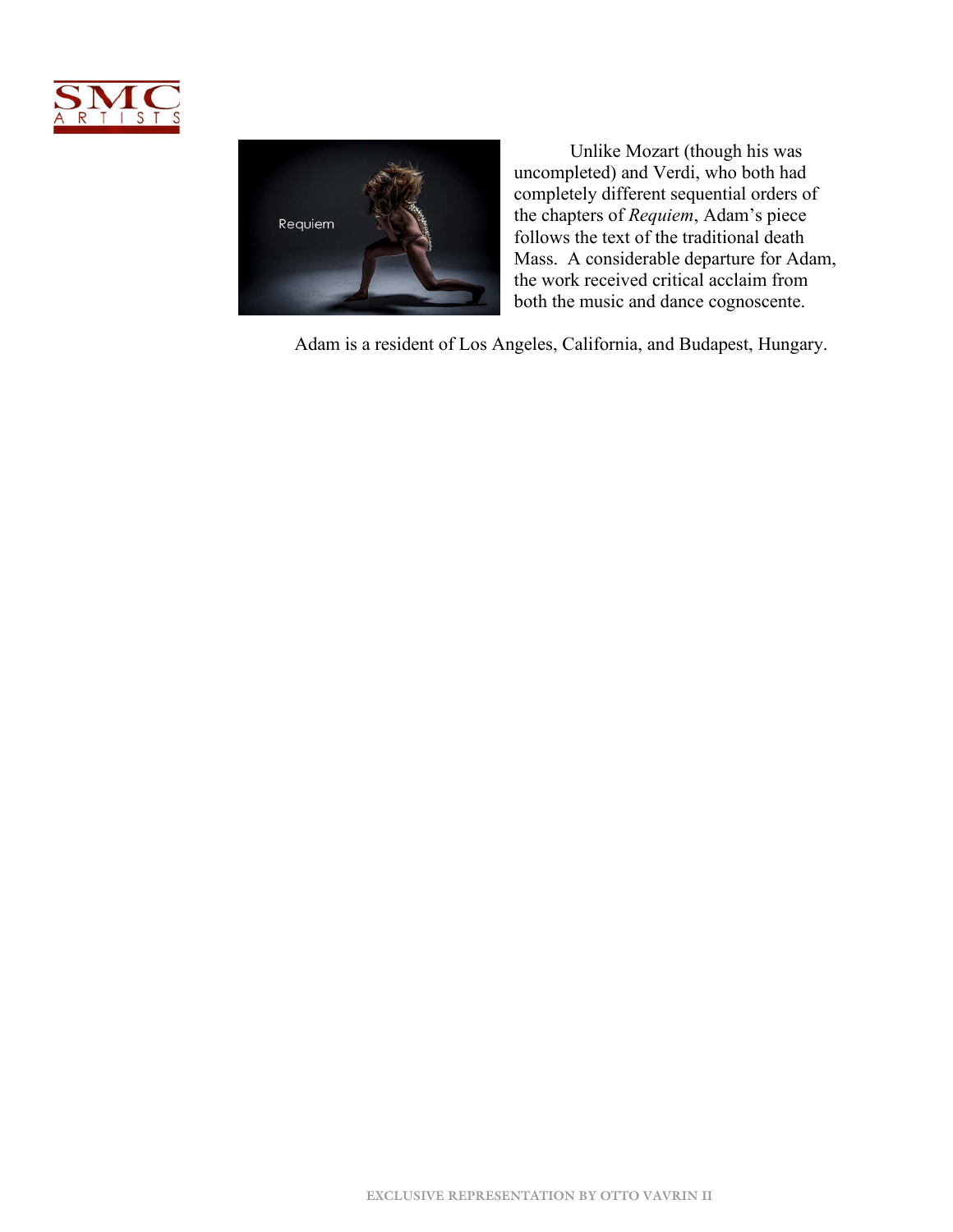

**1525 AVIATION BOULEVARD** STE 1000 REDONDO BEACH CALIFORNIA 90278-2805 PHONE 818-505-9600 SMCARTISTS.COM A TALENT AGENCY

# ÁDÁM BALÁZS

### **COMPOSER**

**www.AdamBalazs.com Adam@AdamBalazs.com**

Los Angeles New York Budapest, Hungary

 Citizenship: Hungary (EU) United States Fluent in English and Hungarian Elementary proficiency in German and Italian

#### **Original [Soundtrack Sampler](https://www.adambalazs.com/feature-films/)**

## **INDUSTRY RECOGNITIONS**

**2020 Best Original Score Award, Television Category** Hungarian Film Awards, *"[Captives](https://www.youtube.com/watch?v=bo1zJPZ2SIw),"* Filmfabriq, Kristóf Deák, dir.

**2018 Academy Award, Best Foreign Language Film, Nominee** *"On [Body](https://www.youtube.com/watch?v=0UE6IU2mhU8) and Soul,"* Inforg-M&M Film Kft., Ildikó Enyedi, dir., Ádám Balázs, composer

**2017 Academy Award, Best Live Action Short Film** *"[Sing](https://www.youtube.com/watch?v=0piiNk_jMrE),"* Meteor-Filmstudio, Kristóf Deák, dir., Anna Udvardy, prod., Ádám Balázs, composer

**2017 Golden Bear Award, Best Film, Berlin International Film Festival,** including **The Prize of the Ecumenical Jury Award, The Reader Jury of the "Berliner Morgenpost" Award**  and **The Critic's Choice Award, International Federation of Film Critics** *"On Body and Soul,"* Inforg-M&M Film Kft., Ildikó Enyedi, dir., Ádám Balázs, composer

**Best Impact of Music in a Feature Film, Gold Medal for Excellence, Director's Choice** Park City Film Music Festival, *"[The Elephant King](https://www.youtube.com/watch?v=c8GxEUJdGxo),"* Unison Films, Seth Grossman, dir.

**Best Use of Music in a Short Film, Silver Medal for Excellence** Park City Film Music Festival, *"[Slingers](https://vimeo.com/112356918),"* Appendix Productions, Rory Kindersley, dir.

**Best Impact of Music in a Documentary, Medal for Excellence, Director's Choice**  Park City Film Music Festival, *"[My Name Is Alan and I Paint Pictures](https://www.youtube.com/watch?v=8JZihIuDlgI),"* Raw Media Films, Johnny Boston, dir.

**Outstanding Musical Score** Sacramento International Film Festival, *"The Elephant King,"* Unison Films, Seth Grossman, dir.

**Best Feature**

Coney Island Film Festival, *"Hot Lunch,"* Appendix Films, Rory Kindersley, dir., Ádám Balázs, prod.

**Audience Award**

Woods Hole Film Festival, *"Hot Lunch,"* Appendix Films, Rory Kindersley, dir., Ádám Balázs, prod.

**2020 World Soundtrack Public Choice Award, Nominee**

World Soundtrack Awards, International Film Music Critics Association (Belgium) *"Captives,"* Filmfabriq, Kristóf Deák, dir.

**Best Music Award, Nominee**

Hungarian Film Awards, *"[Lajko: Gypsy in Space](https://www.youtube.com/watch?v=1BUFpOzMyVw) (aka Lajko: Cigány az Urbeün),"* KMH Film, Lengyel Balázs, dir.

**The Movers and Shakers, Nominee,** MusicalAmerica Worldwide

**EXCLUSIVE REPRESENTATION BY OTTO VAVRIN II**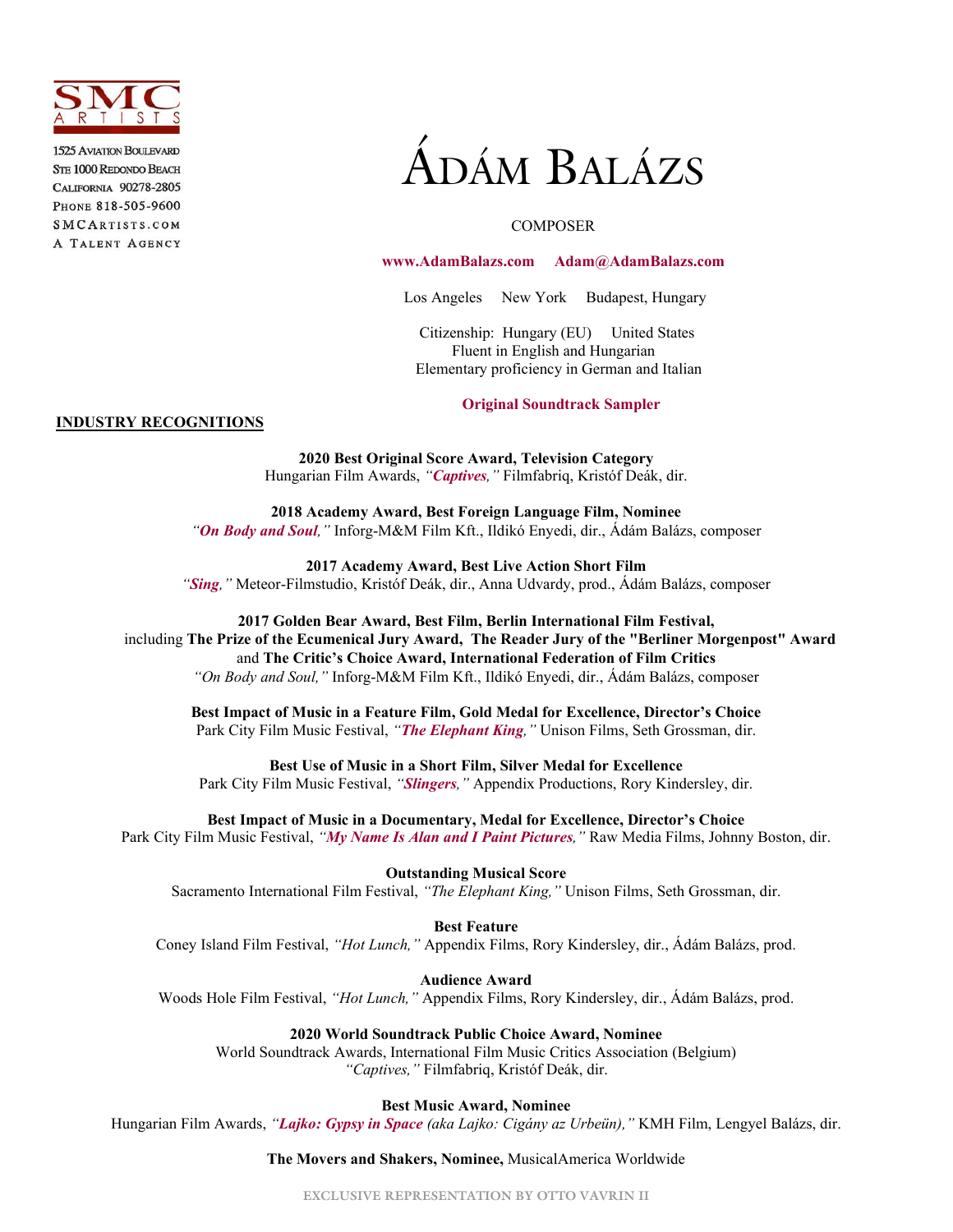### **MOTION PICTURES**

TONY, SHELLY AND THE SPIRIT (Animation, In Production) Filip Pošivač, dir.<br>Filmfabriq / Nutprodukce / Nutprodukcia Pavla Kubeckova,

HEIGHTS AND DEPTHS (aka MAGASSÁGOK ÉS MÉLYSÉGEK) Sándor Csoma, dir.<br>Juno Pictures / National Film Institute Claudia Sümeghy,

THE GRANDSON Kristóf Deák, dir.

THE STORY OF MY WIFE **Ildikó Enyedi, dir.** 

CHIRSTMAS (aka NAGYKARÁCSONY) Dániel Tiszeker, dir.<br>InterCom Lévai Balázs. Gábor

Beacon International

MILES TO GO BEFORE SHE SLEEPS (Documentary) Mijie Li, dir. Miles 2 Go Production Mario Ducoudray, J. Faye Yuan, prods.

SPIRAL (aka SPIRÁL) Cecilia Falméri, dir.

PERFECT AS YOU ARE (aka ÍGY VAGY TÖKÉLETES) Peter Varsics, dir. Szupermodern Stúdió Tamás Lojas, prod.

CREAM (aka HAB) Nóra Lakos, dir.

LILI Péter Hegedüs, dir. Soul Vision Films / FocusFox / Screen Queensland Gabor Ferenczy, András Muhi, prods.

THE INVENTOR (aka A FELTALÁLÓ) Bence Guyöngyössy, dir. Projekt Film Kft. / Pannonia Entertainment Barna Kabay, prod.

HAJDANI AND MAJDANI (aka HADANI ÉS MAJDANI) Kristóf Deák, dir./prod. Magyar Telekom

HAPPY NEW YEAR (aka BÚÉK) Krisztina Deák, dir./prod. Magyar Telekom

EASY LESSONS (aka KÖNNYÜ LECKÉK) Dorrotya Zurbó, dir. Incubator Program of the Hungarian National Film Fund

PIDGEONBERRY (aka VARIÚHÁJ) Pici Pápai, dir. Neurópa Film Kft. **András Ozorai**, prod.

LAJKO: GYPSY IN SPACE (aka LAJKO: CIGÁNY AZÚRBENT) Lengel Balázs, dir. KMH Film Ferenc Pusztai, prod.  *Hungarian Film Awards, Nominee, Best Music Award*

THE NEXT GUARDIAN (Documentary) Arun Bhattarai, Dorottya Zurbó, dirs. Eclipse Film Julianna Ugrin, prod.

ON BODY AND SOUL (TESTRÖL ÉS LÉLEKRÖL) Ildiko Enyedi, dir Inforg-M&M Film Kft. Ernö Mesterházy, András Muhi, Mónika Mécs, prods.  *2018 Academy Award Nominee, Best Foreign Language Film*

Pavla Kubeckova, Gábor Osváth, Jakub Victorin, prods.

Claudia Sümeghy, Tamás Yvan Topolánszky, prods.

Flashback Media Tamás S. Zákomyi, prod.

Art France Cinéma Jonas Dornbach, Mónika Mécs, Flaminio Zadra, prods.

Lévai Balázs, Gábor Osváth, prods.

I LOVE YOU, TOO Juszt Balázs, dir./prod.

Spirál Film Ernö Mesterháy, András Muhi, Mónika Mécs, prods.

A Company Hungary Katlin Harrer, Claudia Nador, Péter Reich, Alexander van Dülmen, prods.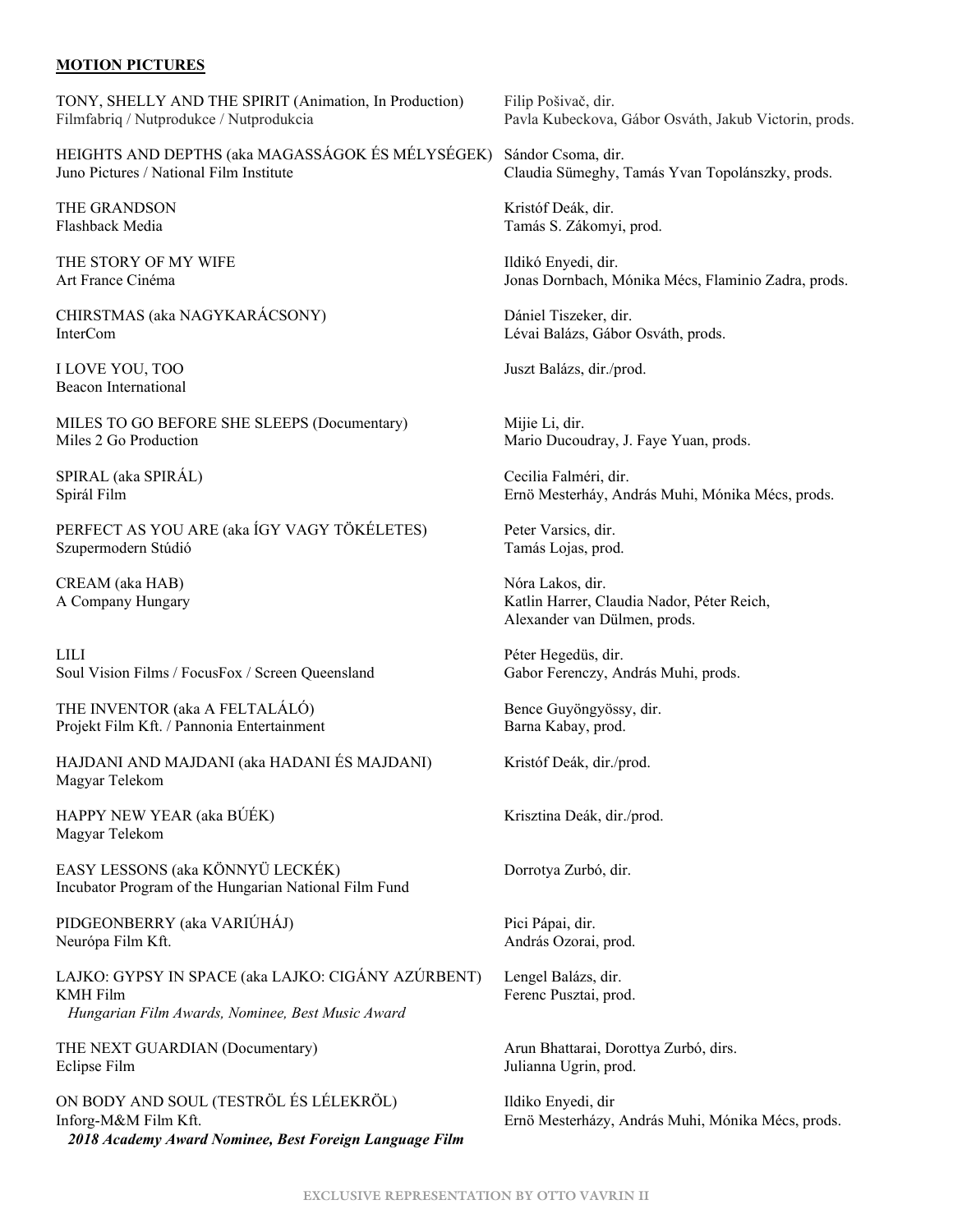PAPPA PIA (Additional Music) Gábor Csupo, dir. InterCom Gábor Kálomista, Attila Tözsér

L.U.F.I. (Short) Ferenc Pusztai, dir./prod. Budapesti Metropolitan Egyetem / KMH Film *Grand Jury Prize, Best Short Film, London Independent Film Awards*

THE MAN WHO WAS THURSDAY Balázs Juszt, dir. Picturesque Films / Cobera Capitol Group Guy Guy Moshe, Matthew G. Zamias, prods.

WHAT IF…? Balázs Juszt, dir.

THE CARROT (aka A REPA) Lengyel Balázs, dir. KMH Film Ferenc Pusztai, prod.

SING (MINDENKI) Kristóf Deák, dir. Meteor-Filmstudio **Anna Udvardy, Kristóf Deák**, prods. *2017 Academy Award Winner, Best Live Action Short Film*

Rakowiec Filmworks

AFTERLIFE Virág Zomborácz, dir. KMH Film / Rinkel Film B.V. Ferenc Pusztai, prod.

INNER DEMONS Seth Grossman, dir.

THE PAINTER FROM EDELÉNY (Short) Géza M. Tóth, dir./prod. KEDD Animation Studio

MARCH FOR CHANGE: KIDS RESPOND (Short) Johnny Boston, dir. Raw Media Network Johnny Boston, Melissa Chesman, prods.

Last Stop Films

THE BOSS (Short) Kristóf Deák, dir.<br>
Hunkies London (Kristán Azzola, Kristán Azzola, Kristán Azzola, Kristán Azzola, Kristán Azzola, Kristán Azzola

SPLIT PERFECT Balázs Juszt, dir.

BORN AND BRED (Feature Documentary) Justin Frimmer, dir./prod. 24<sup>th</sup> Hour Productions / Warner Bros.

ON THE CROSS BAR (KERESZTLÉCEN) (Feature Documentary) Mano Csillag, dir. Megafilm Gábor Kálomista, prod.

A COUNTRY STABBED IN THE HEART SZÍVEN SZÚRT ORSZÁG (Feature Documentary) János Vecsernyés, dir. Megafilm Gábor Kálomista, prod.

THE BUTTERFLY EFFECT 3: REVELATIONS Seth Grossman, dir. After Dark Films / BenderSpink / Infinity Features A.J. Dix, J.C. Spink, Rob Merilees, prods.

THE KISS GOODNIGHT (Soundtrack, Music Supervisor) Balázs Juszt, dir. Beacon International **Mateurs** Judit Romwalter, exec. prod.; Andreea Stanculeanu, prod.

Beacon International Bara Barova, Balázs Juszt, prods.

WEDGES (KLINY) Jarek Kupsc, dir./prod.

Altavan / IFC Midnight Noah Weinstein, Robin Schorr, prods.

L.A.I.D.: LIFE AS IT'S DEALT Andrew Rodriguez, J.D. Stimson, Jr., dirs./prods.

Christian Azzola, Bex Harvey, prods.

Beacon International **Beacon International** Janos Eros, Judit Romwalter, prods.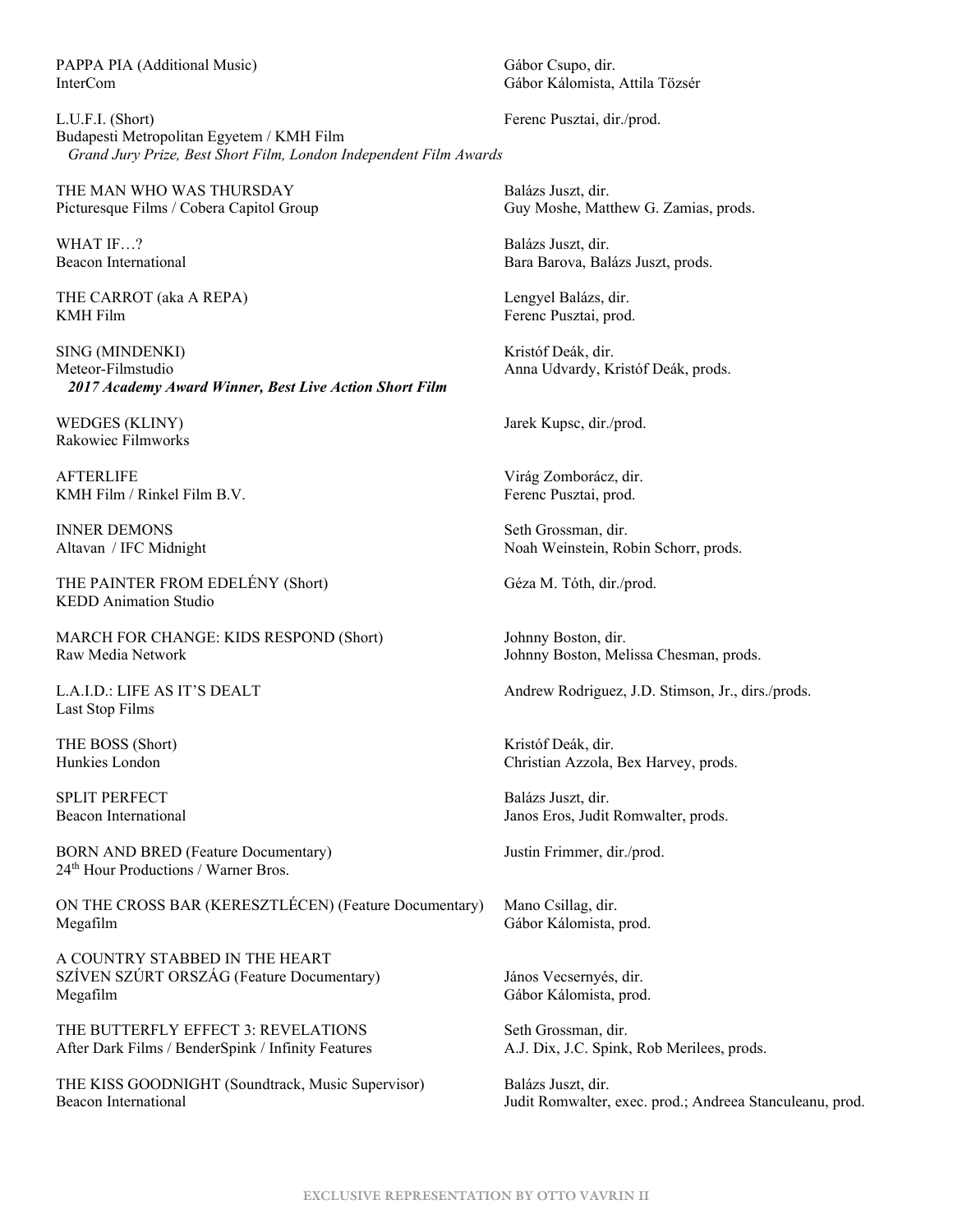THE SECRET OF MOONACRE (*Moonacre* Theme, Additional Music, Soundtrack) Gábor Csupo, dir. Forgan-Smith Entertainment / Spice Factory Michael Cowan, Meredith Garlick, Monica Penders,

EL CAMINO Erik S. Weigel, dir.

SWEET TOOTH Rory Kindersley, dir.

Jason Piette, prods.

WinSome Productions Jason Noto, Frank Giblin, prods.

Appendix Productions Erik S. Weigel, Salvatore Interlandi, prods.

MY NAME IS ALAN, AND I PAINT PICTURES (Feature Documentary) Raw Media Network **Iohnny Boston, dir./prod.**  *Best Impact of Music in a Documentary, 2008 Park City Film Music Festival*

ARIZONA SEASIDE Jens Pil Pilegaard, dir.<br>Rebel Zone Films Jens Pilms Alla Shemer, prod.

CALIFORNIA DREAMING Linda Voorhees, dir.

SECURITY Mark Edgington, dir.

SLINGERS Rory Kindersley, dir. Appendix Productions / Little Gorilla Films Lucas Howe, prod.  *Best Use of Music in a Short Film, 2008 Park City Film Music Festival* 

VALLEY OF TEARS (*Executive Music Producer*) Peter Engert, dir. MFD Entertainment / Stone Bridge Films Antoni Corone, Michael Sedan, prods.

THE ELEPHANT KING Seth Grossman, dir. Unison Films Emanuel Michael, Tamar Sela, Tom Waller, prods.  *Best Impact of Music in a Feature Film, Park City Film Music Festival Outstanding Musical Score, Sacramento International Film Festival* 

WTC VIEW (*Featured song* "Tell Me Girlfriend") Brian Sloan, dir. Edgeworx (UK) / Logo Robert Arceneaux, exec. prod.

SHOCK ACT SHOCK ACT SET ACCOUNT AND SET ASSEMBLE TO SET A SET AND SET AND SET AND SET AND SET AND SET AND SET AND SET AND SET AND SET AND SET AND SET AND SET AND SET AND SET AND SET AND SET AND SET AND SET AND SET AND SET

I WANNA BE EVERYTHING **Helena Lumme**, dir. Sincere Image Bonnie Curtis, exec. prod.

GOOD NEIGHBOR (aka THE KILLER NEXT DOOR) (Additional Music) Todd Turner, dir. Stage and Frame Productions Mary Grace Higgs, prod.

BEDAZZLED (*Featured song* "Tell Me Girlfriend") Harold Ramis, dir. 20<sup>th</sup> Century Fox Trevor Albert, Susan Hamilton, Harold Ramis, prods.

THE FANATICAL TEACHINGS OF JULIAN TAU Keith J. Knight, Adam Hammel, dirs. Rebellion Pictures Adam Hammel, Keith J. Knight, prods.

Alla Shemer, prod.

NoHo Production Company Patricia Payne, Wilton Schiller, prods.

Nine Tints Pictures **Emoke Szalai, Mark Edgington**, prods.

HOT LUNCH Rory Kindersley, dir. Appendix Films Cecily Tyler, Rory Kindersley, Adam Balazs, Christian Hugenat, prods.

Robert Ahrens, Brian Sloan, prods.

New York Film Collective **Emanuel Michael, exec. prod., Tamar Sela**, prod.

Mikka Manninen, Yashar Hedayat, prods.

LUCKY MAN Rafael Lima, dir. Oyster Films Angela Quiles, Nat Dinga, Rafael Lima, prods.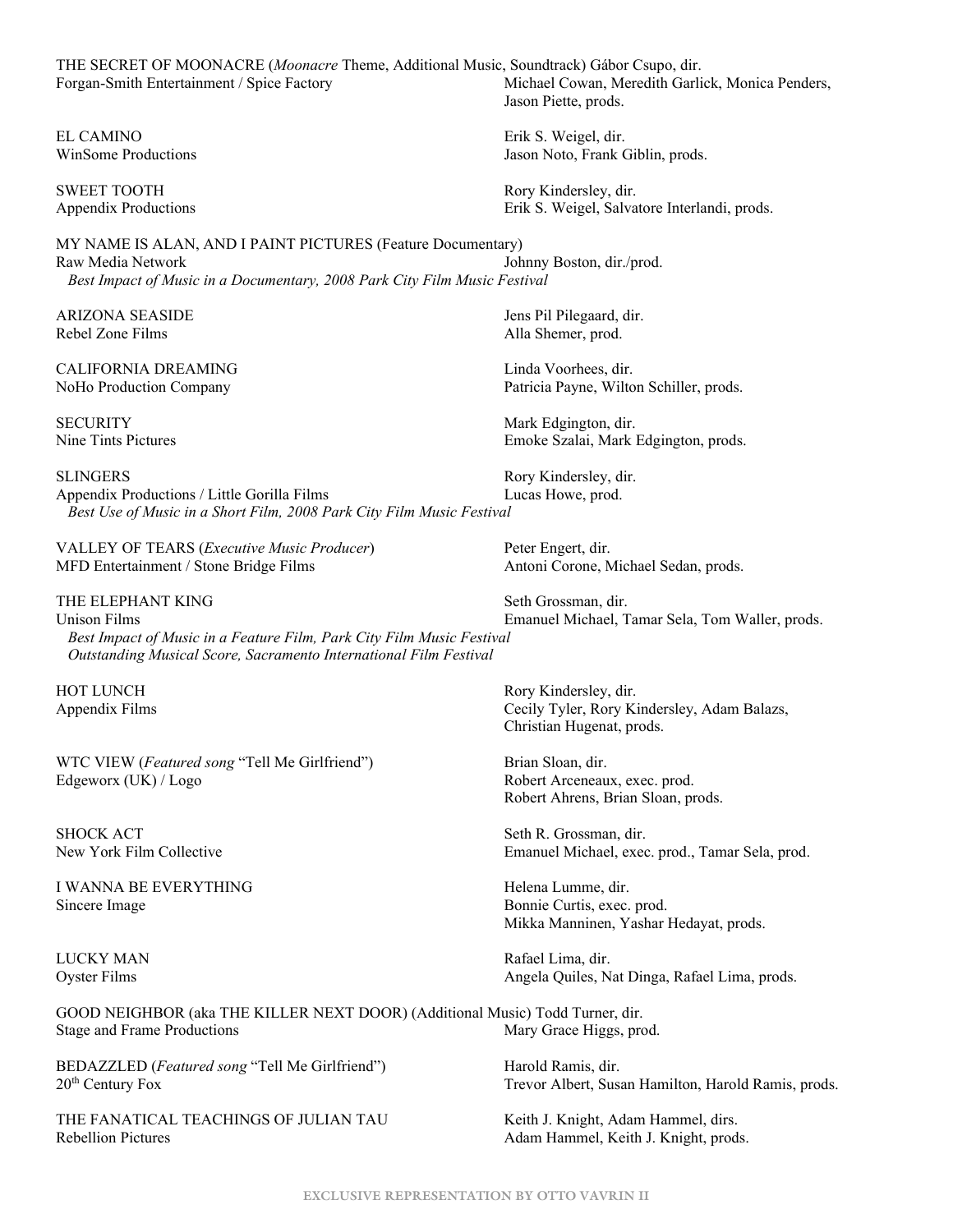| Bookworm Films                                                                                                                                                                          | Nat Dinga, prod.                                                                                                                                |  |
|-----------------------------------------------------------------------------------------------------------------------------------------------------------------------------------------|-------------------------------------------------------------------------------------------------------------------------------------------------|--|
| ALL ABOUT YOU                                                                                                                                                                           | Ari M. Chester, dir.                                                                                                                            |  |
| Ari M. Chester Films                                                                                                                                                                    | Ari M. Chester, prod.                                                                                                                           |  |
| <b>MOTION PICTURES - ORCHESTRATOR</b>                                                                                                                                                   |                                                                                                                                                 |  |
| THORNE: SCAREDYCAT, Artists Studio / CitéAmérique<br>LULLABY FOR PI, Forecast Pictures / Mind's Eye Entertainment<br>THE MINISTERS, Alumbra Films / Grow Pictures / Scheherazade        | Laurent Eyquem, composer; Benjamin Ross, dir.<br>George Acogny, composer; Benoit Philippon, dir.<br>George Acogny, composer; Franc. Reyes, dir. |  |
| <b>TELEVISION - SERIES / MINISERIES / TELEFILMS / DOCUMENTARIES</b>                                                                                                                     |                                                                                                                                                 |  |
| RUXX (Season I, 8 Episodes)<br>Mobra Films / HBO Europe Original Production                                                                                                             | Iulia Ruginá, Octav Gheorghe, dirs.<br>Johnathan Young, Antony Root, exec. Prod.<br>Cristian Mungiu, Tudor Reu, Ioanina Pavel, prods.           |  |
| GOD'S JACKKNIFE (aka ISTENKE BICSKÁJA)<br>Stratcomm / MTV Hungary                                                                                                                       | Áron Mátyássy, dir.<br>Dezsö Krisztics, Mihály Környei, prods.                                                                                  |  |
| CAPTIVES (aka FOGLYOK)<br>Filmfabriq<br>Hungarian Film Awards — Awarded "Best" in 10 of the 12 qualifying categories, including Best Television Movie and<br><b>Best Original Score</b> | Kristóf Deák, dir.<br>László Dreissiger, Gábor Osváth, prods.                                                                                   |  |

SHADOWS (aka UMBRE) (Composer, Music Producer, Music Supervisor) (Seasons I-III, 21 Episodes) Igor Cobileanski, Bogdan Mirica, dirs. Multi Media Est / HBO Europe Original Productions / Hulu Wayne Henry, Carmen Harabagiu, exec. prod.

DROP OF LIFE (Miniseries) Bence Miklauzic, dir. Danube Media **Barna Kabay**, prod.

COME AROUND (Miniseries) The Come of the Kristóf Deák, dir. Meteor Filmstudio / Paramount Channel **Anna Udvardy**, prod.

IN TREATMENT (aka TERÁPIA) (Season III, 35 Episodes) Various, dirs. I'M Film / HBO Europe Original Productions Wayne Henry, exec. prod.

IN TREATMENT (aka TERÁPIA) (Season II, 35 Episodes) Various, dirs. Blue Danube Films / HBO Europe Original Productions Wayne Henry, exec. prod.

IN TREATMENT (aka TERÁPIA) (Season I, 40 Episodes) Various, dirs. Café Films / HBO Europe Original Productions Wayne Henry, exec. prod.

ONLY THEATRE AND NOTHING ELSE… (aka CSAK SZINHÁZ ÉMÁS SEMI…) (Season One, 6 Episodes) Megafilm / Magyar Televizió Orsi Nagypal, Bence Miklauzic, dirs.

MATULA PARK ADVENTURE (Seasons I & II, 14 Episodes) Zsombor Dyga, dir. Megafilm / Magyar Televizió Gábor Kálomista, prod.

Dragos Vâlcu, Valentin Antofi, Aurelian Nica, prods.

Zsofia Varszegi, Judith Csemai, prods.

Luca Bercovici, Gábor Varadi, prods.

Gábor Krigler, co-exec. prod./prod., Tamás Hutlassa, prod.

Gábor Kálomista, prod.

WINEMAKERS OF THE EARTH (aka FÖLDÔN JÁRO BORÁSZOK) István Zöldi, dir. Duna TV, Hungary István Szedrkenyi, prod.

THE VINEYARDS OF SIKLOS (aka SIKLOS SZÖLÖÜLTETVÉNYEI) István Zöldi, dir. Duna TV, Hungary István Szedrkenyi, prod.

THE LIBRARY Rafael Lima, dir.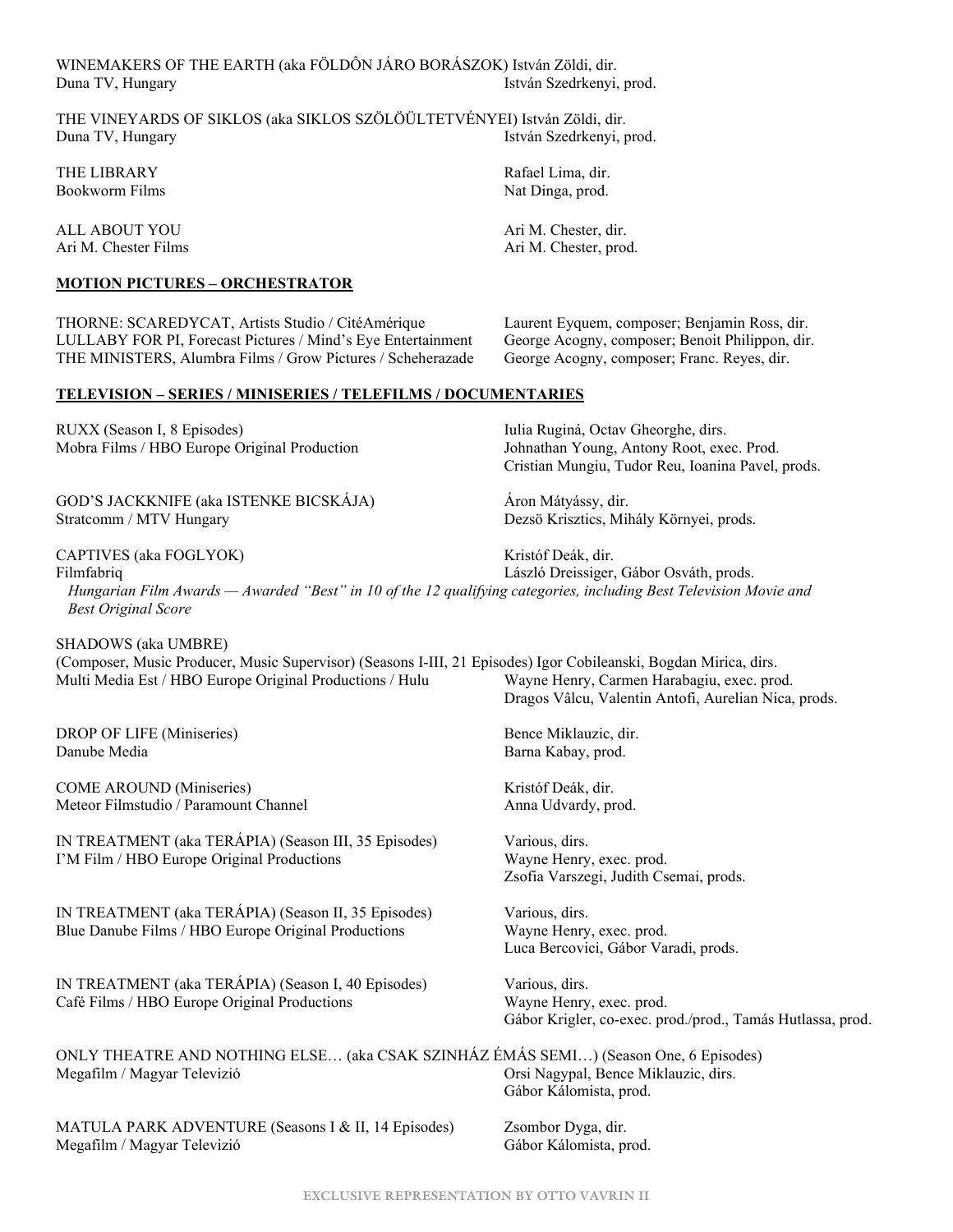| ATTRACTOR (Season I, 10 Episodes) |
|-----------------------------------|
| Discovery Channel                 |

| STAY WITH ME (aka RÂMÁI CU MINE) (Composer, Music Producer, Music Supervisor) (Season I, 13 Episodes)<br>HBO Romania / HBO Europe Original Productions | Mihai Bauman, Constantin Popescu, dirs.<br>Carmen Harabagiu, Antony Root, exec. prods.<br>Aurelian Nica, prod. |
|--------------------------------------------------------------------------------------------------------------------------------------------------------|----------------------------------------------------------------------------------------------------------------|
| PELLETS (FAPAD) (Season I, 24 Episodes)                                                                                                                | Péter Fazakas, Péter László, Virág Zomboráz, dirs.                                                             |
| Megafilm / Magyar Televizió                                                                                                                            | Gábor Kálomista, prod.                                                                                         |
| THE INVINCIBLES (aka LEGYÖZHETETLENEK)                                                                                                                 | Isti Madarász, dir.                                                                                            |
| Szupermodern Stúdió                                                                                                                                    | Tamás Lajos, Tamás Mink, prods.                                                                                |
| A SUMMER ADVENTURE (Multiples)                                                                                                                         | Zsombor Dyga, dir.                                                                                             |
| Megafilm / Magyar Televizió                                                                                                                            | Gábor Kálomista, prod.                                                                                         |
| SHALL WE KISS? (Music Producer, Music Supervisor, 13 Episodes)<br>HBO Romania / HBO Europe Original Productions                                        | Mihai Bauman, Constantin Popescu, dirs.<br>Carmen Harabagiu, Antony Root, exec. prod.<br>Aurelian Nica, prod.  |
| MATULA ADVENTURE PARK (aka MATULA KALANDPARK)                                                                                                          | Gergely Fonyó, dir.                                                                                            |
| Megafilm / Magyar Televizió                                                                                                                            | Barbara Holczer, Gábor Kálomista, prods.                                                                       |
| HACKERS (aka HACKTION) (Seasons I-VI, 79 Episodes)                                                                                                     | Gergely Fonyó, Denes Orosz, Mano Csillag, dirs.                                                                |
| Megafilm / Magyar Televizió                                                                                                                            | Barbara Holczer, Gabor Kálomista, prods.                                                                       |
| HEADLINERS AND LEGENDS                                                                                                                                 | Joe Parlagrecco, dir.                                                                                          |
| NBC News                                                                                                                                               | Michele DuMont, prod.                                                                                          |
| <b>IN PROFILE</b>                                                                                                                                      | Joe Parlagreco, dir.                                                                                           |
| <b>NBC</b> News                                                                                                                                        | Lara Stolman, prod.                                                                                            |
| PROJECT RUNWAY: FINALE, PART 2 (Featured song "Foxtrotten - The Laura Bennett Collection") Eli Holzman, writer-creator                                 | Michael Rucker, Tony Sacco, Barbara Schneeweiss,                                                               |
| <b>BRAVO</b> / Fashion Cents                                                                                                                           | Andrew Wallace, prods.                                                                                         |
| HAPPY, HEALTHY SUMMER (Theme, Interstitials; 12 Episodes)                                                                                              | Various, dirs.                                                                                                 |
| Sesame Street / PBS Kids                                                                                                                               | Robert Michaels, dir./prod.                                                                                    |
| FRIENDS: THE ONE WITH THE SOAP OPERA PARTY (Featured song 'Tell Me Girlfriend') Sheldon Epps, dir.                                                     | Ted Cohen, David Crane, Marta Kaufman, Kevin Bright,                                                           |
| NBC / Warner Bros. Television                                                                                                                          | Shana Goldberg-Meehan, Andrew Reich, Scott Silveri, exp.                                                       |
| SATAN'S SCHOOL FOR GIRLS (Featured song 'Tell Me Girlfriend') Christopher Leitch, dir.                                                                 | Aaron Spelling, Duke Vincent, exec. prods.                                                                     |
| ABC / Spelling Television                                                                                                                              | Murray Shostak, Robert Berger, prods.                                                                          |

## **TELEVISION – APPEARING AS HIMSELF**

| DTK: I WILL TAKE YOU WITH ME — ÁDÁM BALÁZS, FILM COMPOSER |                             |
|-----------------------------------------------------------|-----------------------------|
| WMN Magazine                                              | D. Tith Kriszta, dir./prod. |

DTK SHOW: CHRISTMAS DREAM (Ádám Balázs Christmas Song Video Premiere WMN Magazine D. Tith Kriszta, dir./prod.

## **TELEVISION – PROMOTION**

HBO - Promotion for *The Gathering Storm*, and shows Karen Sands, creative dir.<br>
including *Sex and the City* and *Six Feet Under*; Off-channel Andy Hignite, Lilian Thakuria including *Sex and the City* and *Six Feet Under*; Off-channel musical image for the network

Chrissie Hines, prods. (partial list)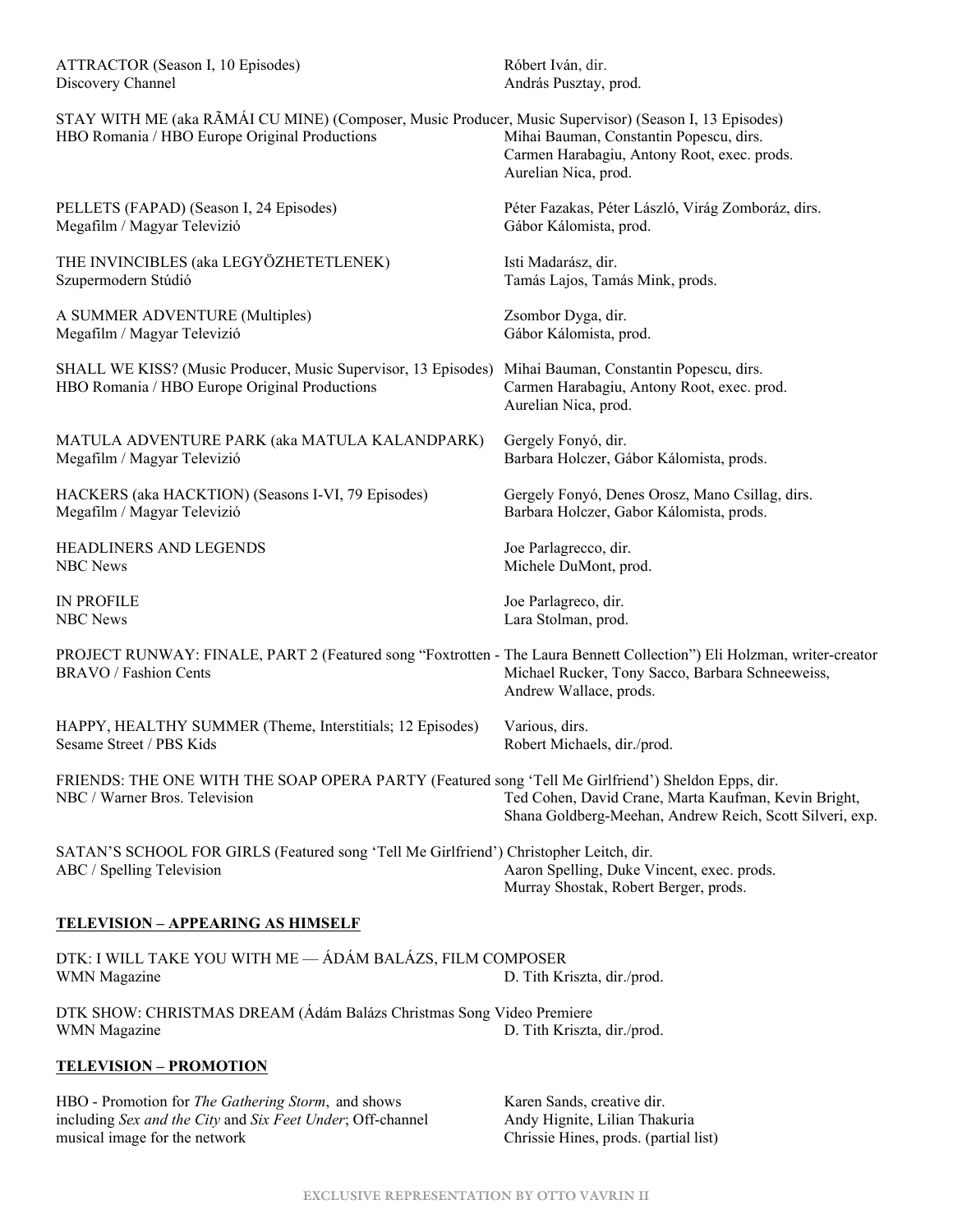CINEMAX - Airtime frequency: +300 daily; Over 100 spots Robert Priday, creative dir. including complete network image redesign and all multiplex David Roofthooft, Jackie Bussey, Gwen Sarnoff, channels **Kathy Jewell, prods.** (partial list)

## **VIDEOGAME**

DRAGON AGE II: DESTINY (Trailer) - Digic Films / Electronic Arts / BioWare

#### **THEATRE**

*Featuring Loretta*, Jambalaya Productions, Robert F. Perillo, dir., Carrie DeMerice, prod. *Suburban Motel*, Jambalaya Productions, Robert F. Perillo, dir., Carrie DeMerice, prod.

#### **MUSIC COMMISSIONED FOR PERFORMANCE**

*Szóvirágok (Word Flowers) –* András Vinnai, dir.; Jurányi Production Community Incubator House *Gellérthegyi Álmok (Gellért-hill Dreams) –* Contemporary dance, Judit Schell, dir.; Thalia Theatre, Budapest *Requiem* – Contemporary dance; RNR Arts Agency and the Hungarian National Dance Theatre, MOM Kulturális Kozpont, Budapest *The Path of the Extraordinary* – A symphonic poem commissioned by Ambassador Dr. Gábor Horváth, Consul General of the Republic of Hungary, in honor of the 50<sup>th</sup> Anniversary of the Hungarian Revolution. Performed by the Philharmonia Orchestra of Yale, Carnegie Hall, October 15, 2006.

#### **CONTEMPORARY CLASSICAL COMPOSITIONS (Non-exhaustive List)**

| <i>Paraphrase on Franz Liszt's</i> Hungarian Rhapsody No. 2 | <i>Two Elegies for Strings</i>                        |
|-------------------------------------------------------------|-------------------------------------------------------|
| <i>Waiting for Godot</i>                                    | <i>Indian Songs</i> – For mixed choir                 |
| <i>Nocturne for Piano</i>                                   | <i>Three songs</i> – Inspired by Zsolt Gyorei's poems |
| <i>Impressions</i> – For four trombones and tuba            | Clarinet Trio                                         |
| Duo for Oboe and Bassoon                                    | <i>Meditation</i> – For solo flute                    |

#### **ALBUMS / SINGLES – COMPOSER / MUSICIAN / PRODUCER (Non-exhaustive List)**

*8 Songs To Die For –* Soundtrack Compilation Album; *Revelation* Score Suite *A Country Stabbed in the Heart –* Original Soundtrack Album *Always,* The Kálmán Oláh Trio (Megaforce Records) – Co-Producer *Astal: Street Life –* Multiple Tracks *Bedazzled –* Original Soundtrack Album; *Tellme Girlfriend;* Restless Records *Byron; R*ȃ*mâi Cu Mine –* Original Soundtrack Album, HBO *Butterfly Effect 3: The Revelation –* Original Soundtrack Compilation Album

*Captives –* Original Soundtrack Album *Chiang Mai Nights –* Soundtrack Compilation Album *Country Stabbed in the Heart –* Original Soundtrack Album *Cream –* Original Soundtrack Album *El Camino –* Original Soundtrack Album, Yellowgator Records *Elephant King, The –* Original Soundtrack Album *Feeling Senses –* from the Original Soundtrack Album for *Lullaby*, featuring George Acogny, Warner Records

*Horrorfest: 8 Songs to Die For – Horrorfest –* Soundtrack Compilation Album *Horrorfest: 8 Themes to Die For – Horrorfest* – Soundtrack Compilation Album *Intim Torna Illegál – Mindenkinek Igaza Van –* Original Soundtrack Album *Kiss Goodnight, The* – Original Soundtrack Album *Lajkó –* Original Soundtrack Album *Laura's Zest –* Single

*Man Who Was Thursday, The* – Original Soundtrack Album *Melancholic (byron)* – Original Soundtrack Album from HBOs *Stay with Me Music of After Dark Horrorfest, The, Season 3 – The Butterfly Effect 3: Revelation,* Soundtrack Compilation Album *My Name Is Alan and I Paint Pictures –* Original Soundtrack Album *Project Runway* – Original Soundtrack Album; *Laura's Zest*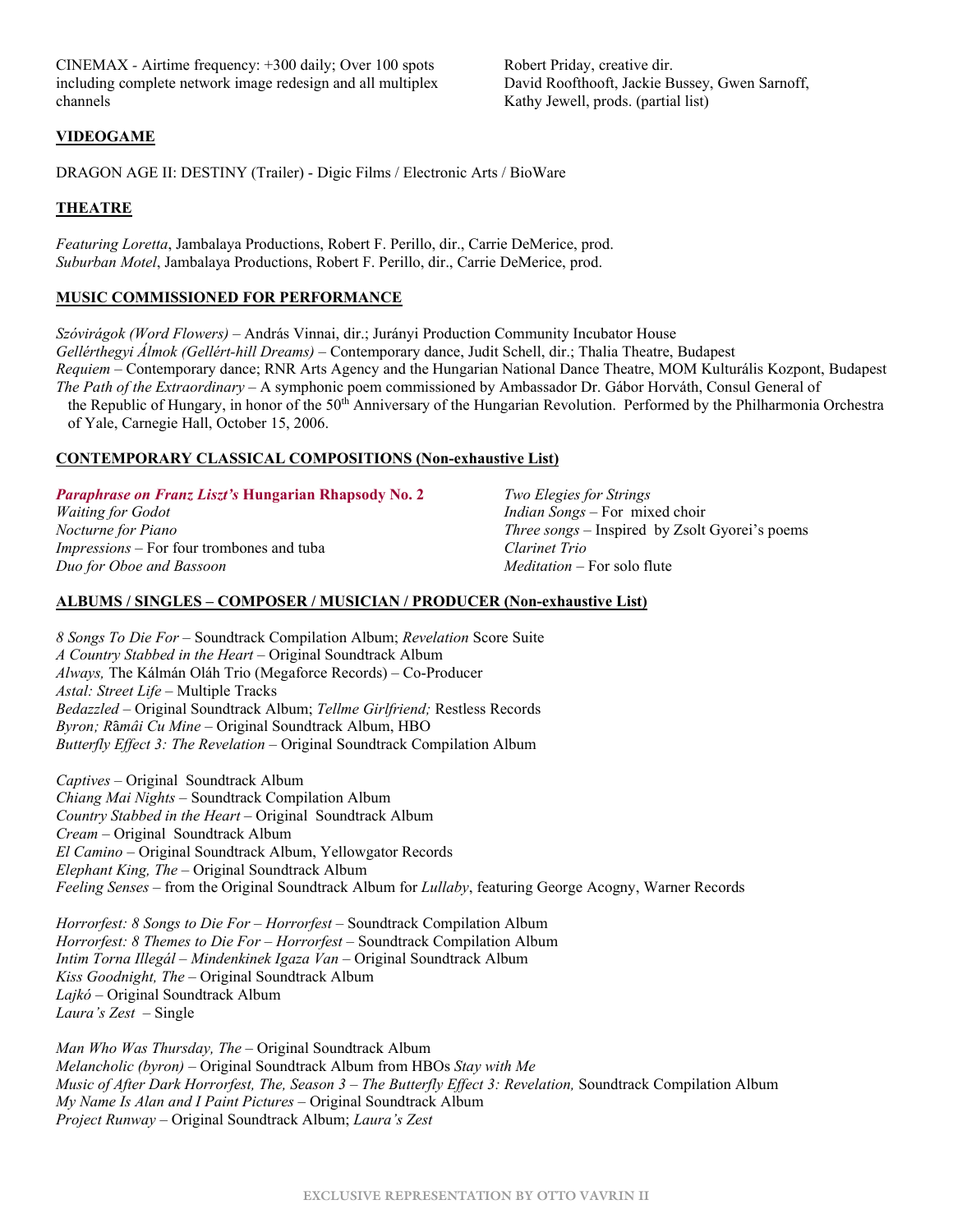*Rămâi Cu Mine –* Original Soundtrack Album, HBO *Requiem* – Original Soundtrack Album *Secret of Moonacre, The – Original Soundtrack Album*; Multiple Tracks *Space Between Midnights* – Jazz Album *Secret of Moonacre, The – Original Soundtrack Album*; Multiple Tracks *Story of My Wife, The – Original Soundtrack Album, Multiple Tracks Vox Humana –* Single (from *Dragon Age II: Destiny*, Digic Films)

## **PROFESSIONAL AFFILIATIONS AND PARTICIPATIONS**

Member, European Film Academy Member, Hungarian Film Academy Member, American Society of Composers, Authors and Publishers Adjunct Professor, Franz Liszt Music Academy, Budapest Adjunct Lecturer, Budapest Film Academy, Eótvös Loránd University of Budapest Guest Lecturer, Reid School of Music, University of Edinburgh, United Kingdom Guest Speaker, Mastering the Music Business, Budapest Guest Panelist, Soundtrack\_Cologne 19, Germany Guest Panelist, International Human Rights Documentary Film Festival Judge, Pannonia Film Music Competition, Hungary Juror, FMC – Film Music Contest, Kosice, Slovakia Juror, Hungarian Philharmonia Society, Night of the Organ, 2022 Competition Juror, Tallinn Black Knights Film Festival, Estonia

#### **PROFESSIONAL STUDIES**

Eötvös Loránd University of Budapest Doctorate, English Renaissance and Baroque Literature Béla Bartók Conservatory (Franz Liszt Music Academy), Budapest Westminster College, Fulton, Missouri, USA Breakthrough Scholarship

Master of Arts in English Literature<br>Degree in Composition

#### **ACKNOWLEDGEMENTS OF MR. BALAZS' WORK**

"The composer I've worked with (Adam Balazs)—it's not the first time we've worked together. He studied in Hungary, and went on to work in Hollywood, actually. But at the time of my shoot, he was back in Budapest, so I could approach him. Luckily, his dad is a renowned composer as well. He's retired now, but he's still around. The last piece in the film you can hear, the final song, is actually from Adam's father, Árpád Balázs. When Adam showed me this old choir piece his dad created, I instantly picked it for the final song; it was just mesmerisingly beautiful and fit the story perfectly. So, in that sense it was an entire family, two generations of amazing composers' work went into a film, where music had a central role. I was very lucky in that sense."—*Screen Picks Interview: Kristóf Deák, Writer-Director for the Academy Award winning* **Sing**

"Subtle and mysterious single notes composed by Adam Balazs accent the score and heighten the solitary nature of the characters' lives. The unobtrusive and selective musical accompaniment keeps the dialogue in focus and often lets the images speak for themselves*.*"*—Lindsay Bellinger, Film Critic, Review of Testről és lélekről (On Body and Soul), Golden Bear winning film*

 $\overline{\phantom{a}}$ 

"…as her (Ildiko Enyedi) film morphs from a wistful, cerebral what-if proposition to a black-edged romantic comedy to, climactically, a life-or-death melodrama. These tonal variations are at least held in check by consistently pristine filmmaking: (Máté) Herbai's airy, generously lit camerawork resists the expected visual impulse to delve into shadow when dealing with the recesses of the unconscious, while the tingling, echoing wind notes of Ádám Balázs' score lend an otherworldly air to the characters' stranger wanderings."*—Guy Lodge, Film Critic, Review of* **On Body and Soul***, Variety*

"I had the fortune to work with Adam on *The Secret of Moonacre* as the composer of some of the score and the main piano theme of the movie. His compositions and arrangements were absolutely right on the mark, his music was all beautiful, haunting, magical and emotional. Adam is a young but greatly established professional composer with the very best attitude, easygoing personality and a great sense of humor. I'll definitely work with him again!"—*Gabor Csupo, Director (Bridge to Terabithia, The Secret of Moonacre), Producer (Rugrats, Wild Thornberrys)*

"I've worked with Adam Balazs on three films. I enjoy collaborating with Adam, and appreciate what his musical imagination brings to the films in terms of creating tone and enhancing story elements. A brilliant composer and musician, Adam also has a keen understanding of cinema. He excels in a variety of genré, from techno dance music to sweeping orchestral scores, and his eclectic talent opens up a film's musical palette. Adam's work received due acknowledgment in 2006 when *The Elephant King* received a Gold Medal for its score at the Park City Music in Film Festival and a Best Score Award at the Sacramento International